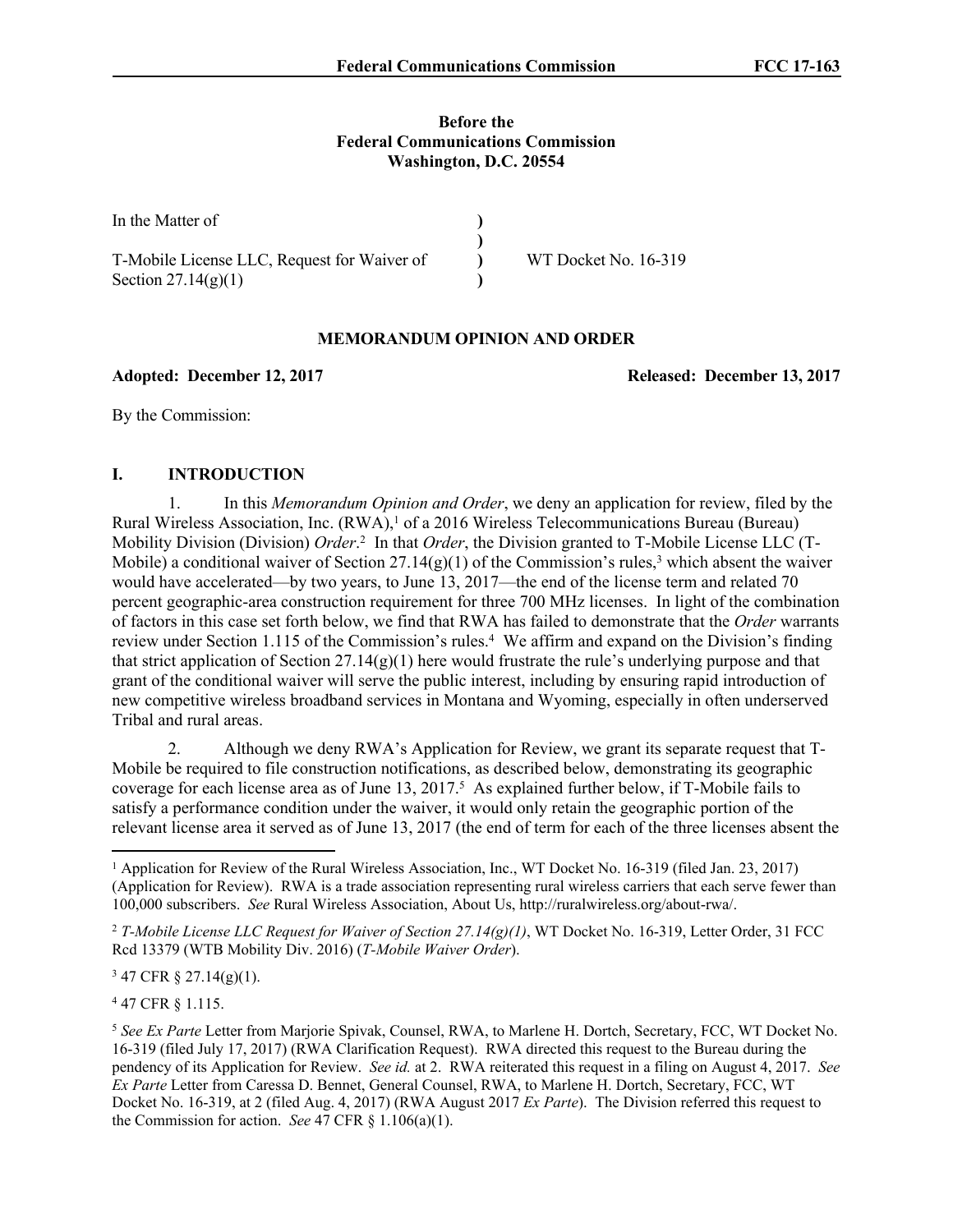waiver). We are requiring T-Mobile to file the construction notifications—within 30 days of release of this *Memorandum Opinion and Order*—to ensure that interested parties and staff are able to ascertain which portions of each license area T-Mobile would retain should it not meet a performance condition.

## **II. BACKGROUND**

3. *Section 27.14(g)(1)*. In the *700 MHz Second Report and Order*, the Commission adopted interim and end-of-license term construction benchmarks for certain 700 MHz band licensees.<sup>6</sup> The Commission required Lower 700 MHz band A and B Block licensees to provide signal coverage and offer service over at least 35 percent of their license area by June 13, 2013,<sup>7</sup> later extended to December 13, 2016<sup>8</sup> (Interim Construction Requirement), and to provide signal coverage and offer service over at least 70 percent of that area by the end of their initial 10-year license term, here June 13, 2019 (Final Construction Requirement).<sup>9</sup> Section 27.14 $(g)(1)$  provides that, if a licensee does not satisfy the Interim Construction Requirement of 35 percent, its license term will be reduced by two years, thereby requiring it to meet the Final Construction Requirement of 70 percent two years sooner.<sup>10</sup> Further, if a licensee does not meet its Final Construction Requirement (whether or not accelerated) as required by Section  $27.14(g)(1)$ , it will be subject to a "keep-what-you-serve" rule under Section  $27.14(g)(2)$ , whereby its "authorization will terminate automatically without Commission action for those geographic portions of its license in which the licensee is not providing service, and those unserved areas will become available for reassignment by the Commission."<sup>11</sup>

4. *T-Mobile's Acquisition of the Licenses*. On September 27, 2016, Bresnan Communications, LLC (Bresnan) filed an application to assign three 700 MHz licenses (the Licenses, and each individually, a License) to T-Mobile.<sup>12</sup> The assignment application appeared on public notice on October 5, 2016.<sup>13</sup> No party opposed the application. On December 5, 2016, the Bureau consented to the assignment application.<sup>14</sup> T-Mobile notified the Commission that it acquired the Licenses on February 8, 2017.<sup>15</sup>

5. *T-Mobile's Waiver Request*. On October 5, 2016, during the pendency of the assignment application, Bresnan, on behalf of itself and T-Mobile, requested a waiver of Section 27.14(g)(1) (Waiver Request), proposing alternative construction benchmarks and related commitments for the Licenses,

<sup>9</sup> *See* 47 CFR § 27.14(g); s*ee also 700 MHz Second Report and Order*, 22 FCC Rcd at 15293-94, 15349, paras. 6, 157.

 $10\,47$  CFR  $\S$  27.14(g)(1).

<sup>11</sup> *Id*. § 27.14(g)(2). *See also 700 MHz Second Report and Order,* 22 FCC Rcd at 15348, 15349, para. 153.

<sup>12</sup> Universal Licensing System (ULS) File No. 0007470149 (filed Sept. 27, 2016). Bresnan is a wholly-owned subsidiary of Charter Communications, Inc.

<sup>13</sup> *See Wireless Telecommunications Bureau Assignment of License Authorization Applications, Transfer of Control of Licensee Applications, and De Facto Transfer Lease Applications, and Designated Entity Reportable Eligibility Event Applications Accepted for Filing*, Public Notice, Rep. No. 11744 (WTB 2016).

<sup>14</sup> *See Wireless Telecommunications Bureau Market-Based Applications Action*, Public Notice, Rep. No. 11907 (WTB 2016).

<sup>15</sup> *See* Required Notification, ULS File No. 0007653669 (filed Feb. 8, 2017).

<sup>6</sup> *See Service Rules for 698-746, 747-762, and 777-792 MHz Bands*, Second Report and Order, 22 FCC Rcd 15289 (2007) (*700 MHz Second Report and Order*), *upheld on reconsideration*, *Service Rules for the 698-746, 747-762 and 777-792 MHz Bands*, Memorandum Opinion and Order on Reconsideration, 28 FCC Rcd 2671 (2013) (*700 MHz Reconsideration Order*).

<sup>7</sup> *See* 47 CFR § 27.14(g).

<sup>8</sup> *See Promoting Interoperability in the 700 MHz Commercial Spectrum*, Report and Order and Order of Proposed Modification*,* 28 FCC Rcd 15122, 15151-52, para. 64 (2013).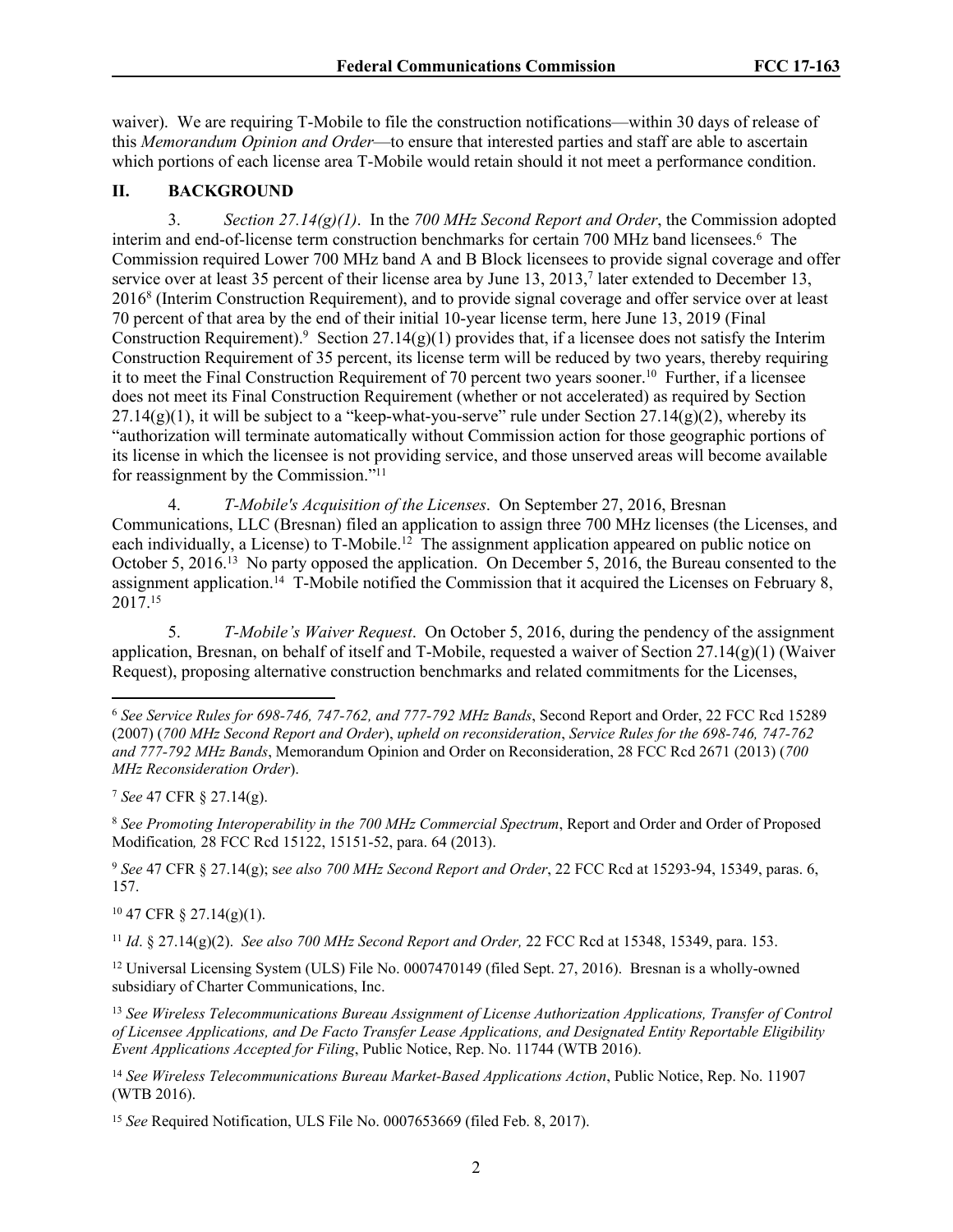leading to 70 percent geographic coverage in each License area prior to the June 13, 2019, Final Construction Requirement deadline.<sup>16</sup> The three Licenses together cover much of Montana and portions of northern Wyoming:

- Eastern License WQJQ805 (Basic Economic Area (BEA) 144 Billings, MT-WY), a Lower 700 MHz A Block license that covers portions of eastern and southern Montana and northern Wyoming;
- Eastern License WQJQ806 (BEA 145 Great Falls, MT), a Lower 700 MHz A Block license that is geographically adjacent to WQJQ805 and covers north-central Montana; and
- Western License WQJQ807 (Cellular Market Area (CMA) 527 Montana 5 Mineral), a Lower 700 MHz B Block license in western Montana.<sup>17</sup>

6. The Waiver Request appeared on public notice for comment on October 6, 2016.<sup>18</sup> On November 30, 2016, T-Mobile committed to meeting the following reporting and implementation milestones:<sup>19</sup>

- Within four months of waiver grant, it would meet the Interim Construction Requirement for the Western License area;
- Within seven months of waiver grant, it would file a certification describing in detail the specific actions taken by T-Mobile to ensure that the performance requirements listed below can be met for each License;
- Within 13 months of waiver grant, it would deploy facilities sufficient to cover 40 percent of each Eastern License area;
- Within 25 months of waiver grant, it would meet the Final Construction Requirement for each Eastern License area; and
- By June 13, 2019, it would meet the Final Construction Requirement for the Western License area.

T-Mobile also committed to establishing new retail sites in the Eastern License areas by the end of 2018; maintaining 70 percent coverage in each License area for five years, subject to limited exceptions; and making good faith efforts to deploy service to the Fort Peck Indian Reservation.<sup>20</sup>

7. One party, RWA, opposed the Waiver Request. It argued that granting T-Mobile relief would unduly reward Bresnan despite its lack of license construction and could foreclose other parties from obtaining spectrum that might be reclaimed by the Commission if a License were not at least 70

<sup>16</sup> Waiver Request, ULS File Nos. 0007491235 (WQJQ805), 0007491238 (WQJQ806), and 0007491243 (WQJQ807) (filed Oct. 5, 2016) (Waiver Request). *See also* Letter from Steve B. Sharkey, Vice President, Government Affairs, Technology and Engineering Policy, T-Mobile, to Marlene H. Dortch, Secretary, FCC, File Nos. 0007491235, 0007491238, and 0007491243 (filed Oct. 6, 2016) (October Commitment Letter); *Ex Parte* Letter from Steve B. Sharkey, Vice President, Government Affairs, Technology and Engineering Policy, T-Mobile, to Marlene H. Dortch, Secretary, FCC, WT Docket No. 16-319 (filed Nov. 30, 2016) (T-Mobile November *Ex Parte*).

<sup>17</sup> T-Mobile also holds a Lower 700 MHz A Block BEA license—WQIZ473 (BEA 146 - Missoula, MT) —that fully encompasses the area covered by WQJQ807.

<sup>18</sup> *See Wireless Telecommunications Bureau Seeks Comment on Request for Waiver of Accelerated Final Construction Deadline for Three 700 MHz Licenses in Montana*, Public Notice*,* 31 FCC Rcd 11043 (WTB 2016).

<sup>19</sup> *See* T-Mobile November *Ex Parte* at 4-5. These commitments go beyond those made in T-Mobile's Waiver Request and October Commitment Letter. *See* Waiver Request at 2; October Commitment Letter at 1-2.

<sup>20</sup> *See* T-Mobile November *Ex Parte* at 5. *See also* Waiver Request at 2, 17-18; October Commitment Letter at 2.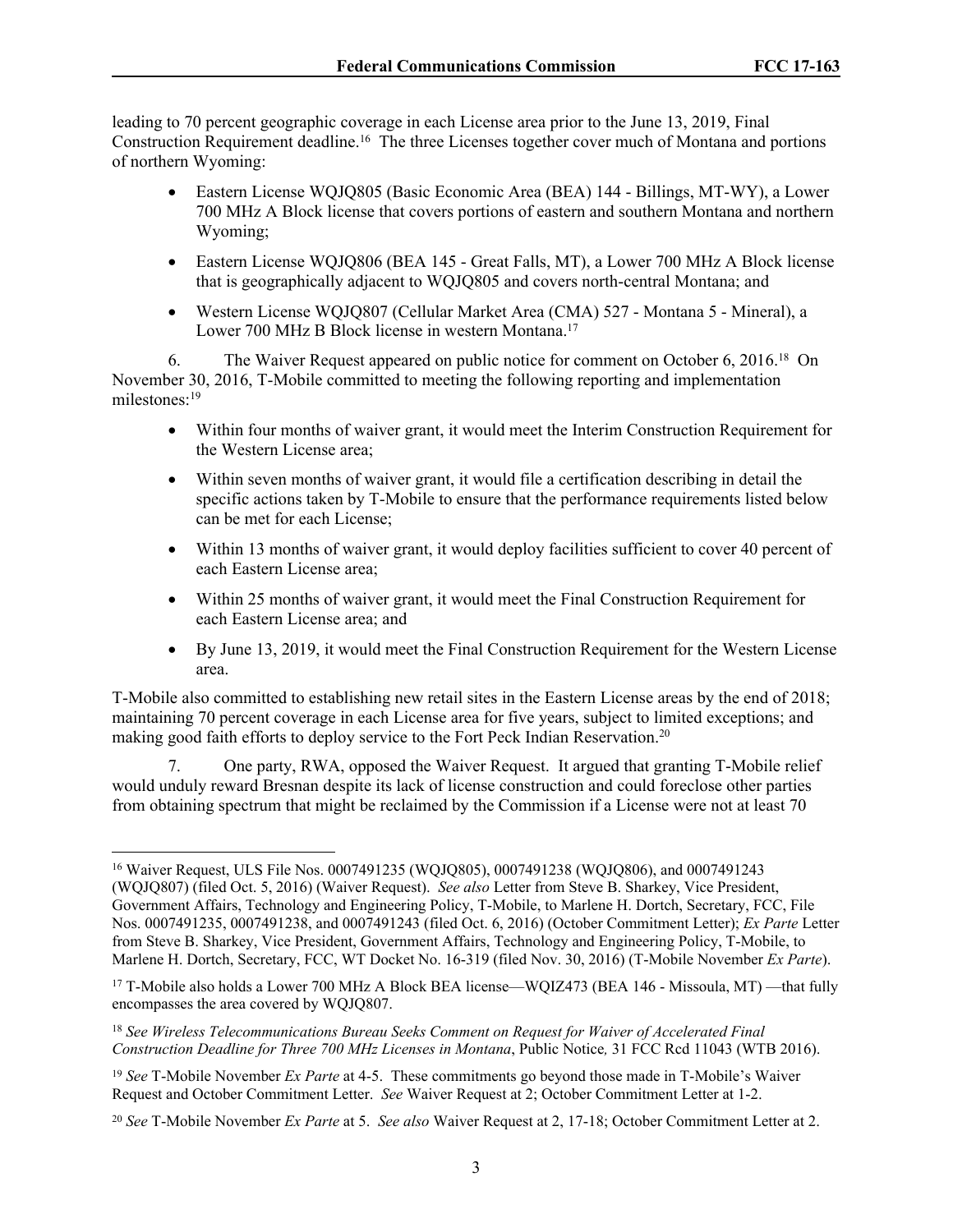percent constructed as of June 13, 2017.<sup>21</sup> Four other parties urged grant of the Request, emphasizing the challenges with construction in the License areas and the public interest benefits T-Mobile's new competitive wireless services would bring to the citizens of Montana and Wyoming, particularly those in rural and Tribal areas.<sup>22</sup> T-Mobile also filed Reply Comments, explaining the challenges of securing backhaul capacity in Montana, as well as difficulties posed by its geography and sparse population.<sup>23</sup>

8. *T-Mobile Waiver Order*. The Division issued the *T-Mobile Waiver Order* on December 21, 2016. The Division found that granting T-Mobile a conditional waiver of Section  $27.14(g)(1)$ pursuant to Section 1.925(b)(3)(i) would "serve the public interest by enabling T-Mobile to rapidly bring new and advanced wireless services to the citizens of Montana and Wyoming,"<sup>24</sup> especially those residing in rural and Tribal areas where service choices may be limited. To ensure that the public interest benefits of the waiver would be realized expeditiously, the Division required that T-Mobile provide coverage and offer service to: (1) at least 35 percent of the geographic area of the Western License WQJQ807 by April 21, 2017;<sup>25</sup> (2) at least 40 percent of the geographic area of each License by January 21, 2018; and (3) at least 70 percent of the geographic area of each License by January 21, 2019 (six months before the end of license term).<sup>26</sup> The Division ruled that, if T-Mobile failed to satisfy any of these performance conditions, the waiver would be invalid for the relevant License, and T-Mobile (as the party to whom the Division had granted the waiver) would be subject to Section 27.14(g)(2)'s "keep-what-you-serve" rule that would have applied as of June 13, 2017—the end of license term for the Licenses absent the Division's waiver of Section 27.14(g)(1).<sup>27</sup>

9. *Application for Review*. On January 23, 2017, RWA filed its Application for Review, arguing that the relief granted in the *T-Mobile Waiver Order* does not further the public interest and that the *Order* should be overturned.<sup>28</sup> RWA contends that, because the Division "made no finding of unique or unusual factual circumstances that would warrant a waiver" and its decision to grant a waiver "was based solely on Subsection 1.925(b)(3)(i)," the Division "must find both that a waiver would serve the public interest *and* that the underlying purpose of the Acceleration Rule would not be served or would be frustrated by application of the rule to the instant case."<sup>29</sup> According to RWA, the Division "ignored both the underlying purpose of the rule and an important public interest argument."30 RWA argues that the purpose of Section  $27.14(g)(1)$  is to prevent spectrum warehousing, and that the waiver relief—although granted to T-Mobile—benefits Bresnan even though it did not provide coverage and offer service in any of the License areas before the Interim Construction Requirement.<sup>31</sup> RWA argues that the Division could only grant the waiver to T-Mobile if it found that unavoidable circumstances prevented Bresnan from

<sup>23</sup> The Reply Comments included a letter in support of the Waiver Request from U.S. Senators Steve Daines and John Tester to Chairman Tom Wheeler, FCC (dated Oct. 6, 2016). *See also* Waiver Request at 5.

<sup>24</sup> *T-Mobile Waiver Order*, 31 FCC Rcd at 13379.

<sup>27</sup> *See id.* at 13384.

<sup>30</sup> *Id*.

<sup>21</sup> *See* RWA Comments; *Ex Parte* Letter from Caressa D. Bennet, General Counsel, RWA, to Marlene H. Dortch, Secretary, FCC, WT Docket No. 16-319 (filed Nov. 16, 2016); *Ex Parte* Letter from Caressa D. Bennet, General Counsel, RWA, to Marlene H. Dortch, Secretary, FCC, WT Docket No. 16-319 (filed Dec. 12, 2016).

<sup>22</sup> Montana Governor Steve Bullock Reply Comments; Montana State Representative Daniel Zolnikov Reply Comments; Montana State Senator Doug Kary Reply Comments; INCOMPAS Reply Comments.

<sup>25</sup> T-Mobile exceeded this coverage benchmark well before April 21, 2017. *See infra* para. 22.

<sup>26</sup> *See T-Mobile Waiver Order*, 31 FCC Rcd at 13384-85.

<sup>28</sup> Application for Review at 1.

<sup>29</sup> *Id*. at 4.

<sup>31</sup> *See id.* at 3.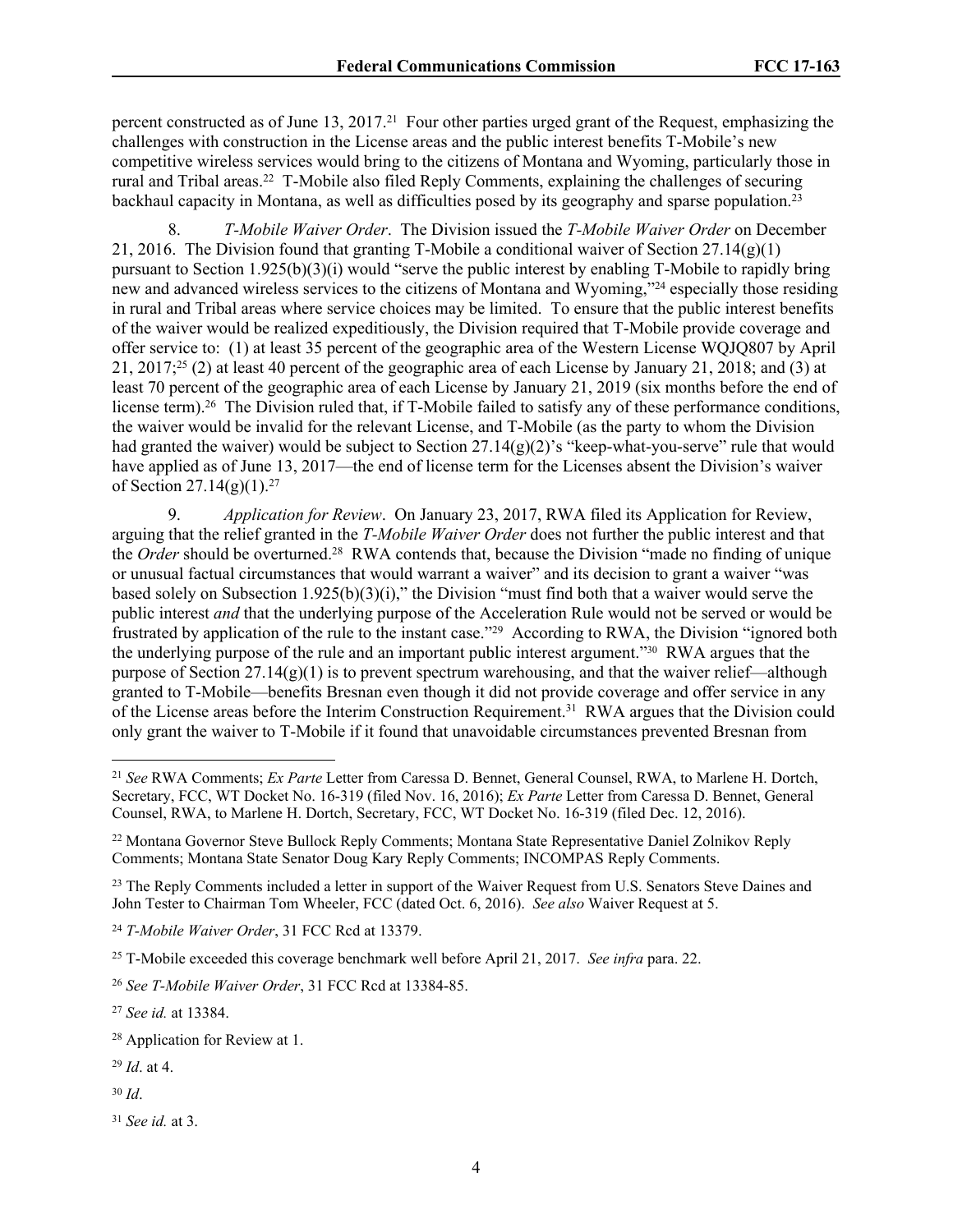meeting the Interim Construction Requirement.<sup>32</sup> RWA further argues that "[t]he service promised by T-Mobile is speculative at best" and does not provide support for the relief requested by T-Mobile.<sup>33</sup> In addition, RWA argues—in an *ex parte* letter filed after its Application for Review—that the Division was precluded from granting relief to T-Mobile by Section 1.946 $(e)$  of the Commission's rules.<sup>34</sup>

10. On February 7, 2017, T-Mobile and Bresnan filed an opposition to the RWA Application for Review.<sup>35</sup> They argue that Section 27.14(g)'s underlying purpose is to encourage access to spectrum and competition, especially in rural areas, and that the conditional relief afforded T-Mobile promotes this purpose.<sup>36</sup> T-Mobile contends that the public interest is served by the waiver relief because the conditions imposed on T-Mobile, coupled with its history as a diligent licensee, ensure that the citizens of Montana and Wyoming will benefit quickly from increased service and competition.<sup>37</sup> On February 17, 2017, RWA replied, disputing T-Mobile's arguments,<sup>38</sup> and asserting that the waiver relief undermines an incentive (a license term reduction) to 700 MHz licensees to construct their networks.<sup>39</sup>

#### **III. DISCUSSION**

11. Requests to waive the requirements of the wireless construction rules must "meet a high hurdle at the starting gate."<sup>40</sup> In determining whether that standard is met, we must evaluate each case based on the specific circumstances that it presents. Under Section 1.925(b)(3)(i) of the Commission's rules, the Commission may grant a rule waiver when two requirements are satisfied: (1) the underlying purpose of the rule would not be served or would be frustrated by application to the instant case, *and* (2) a

<sup>32</sup> *See id.* at 7-8 (citing *700 MHz Second Report and Order*, 22 FCC Rcd at 15348, para. 153).

<sup>34</sup> *Ex Parte* Letter from Caressa D. Bennet, General Counsel, RWA, to Marlene H. Dortch, Secretary, FCC, WT Docket No. 16-319, at 2 (filed March 27, 2017) (RWA March 27 *Ex Parte*) (citing 47 CFR § 1.946(e)).

<sup>35</sup> Opposition of T-Mobile License LLC and Bresnan Communications, LLC, WT Docket No. 16-319 (filed Feb. 7, 2017) (T-Mobile Opposition).

<sup>36</sup> *See id.* at 2 (citing *T-Mobile Waiver Order*; *700 MHz Second Report and Order*).

<sup>37</sup> *See id.* at 3.

<sup>38</sup> RWA Reply to Opposition of T-Mobile License LLC and Bresnan Communications, LLC to Application for Review, WT Docket No. 16-319 (filed Feb. 17, 2017) (RWA Reply). RWA filed several *Ex Parte* letters thereafter, including the RWA Clarification Request, RWA March 27 *Ex Parte*, and RWA August 2017 *Ex Parte*, noted above. *See* also *Ex Parte* Letter from Caressa D. Bennet, General Counsel, RWA, to Marlene H. Dortch, Secretary, FCC, WT Docket No. 16-319 (filed March 8, 2017); *Ex Parte* Letter from Caressa D. Bennet, General Counsel, RWA, to Marlene H. Dortch, Secretary, FCC, WT Docket No. 16-319 (filed March 20, 2017); *Ex Parte* Letter from Caressa D. Bennet, General Counsel, RWA, to Marlene H. Dortch, Secretary, FCC, WT Docket No. 16-319 (filed May 19, 2017); *Ex Parte* Letter from Caressa D. Bennet, General Counsel, RWA, to Marlene H. Dortch, Secretary, FCC, WT Docket No. 16-319 (filed June 13, 2017). T-Mobile also filed several *Ex Parte* letters. *See Ex Parte* Letter from Steve B. Sharkey, Vice President, Government Affairs, Technology and Engineering Policy, T-Mobile, to Marlene H. Dortch, Secretary, FCC, WT Docket No. 16-319 (filed Jan. 30, 2017); *Ex Parte* Letter from John Hunter, Senior Director, Engineering and Technology Policy, T-Mobile, to Marlene H. Dortch, Secretary, FCC, WT Docket No. 16-319 (filed March 20, 2017); *Ex Parte* Letter from Steve B. Sharkey, Vice President, Government Affairs, Technology and Engineering Policy, T-Mobile, to Marlene H. Dortch, Secretary, FCC, WT Docket No. 16-319 (filed April 21, 2017); *Ex Parte* Letter from Steve B. Sharkey, Vice President, Government Affairs, Technology and Engineering Policy, T-Mobile, to Marlene H. Dortch, Secretary, FCC, WT Docket No. 16-319 (filed June 8, 2017) (T-Mobile June 8 *Ex Parte*). In its June 8 *Ex Parte*, T-Mobile states that the FCC should review construction filings made by several RWA members. T-Mobile June 8 *Ex Parte* at 2-3. This suggestion is outside the scope of this proceeding, and thus we decline to consider it in this *Memorandum Opinion and Order*. T-Mobile also filed a Progress Report and Certification, discussed further below.

<sup>39</sup> RWA Reply at 3.

<sup>40</sup> *See WAIT Radio v. FCC,* 459 F.2d 1203, 1207 (D.C. Cir. 1972).

<sup>33</sup> *Id*. at 7.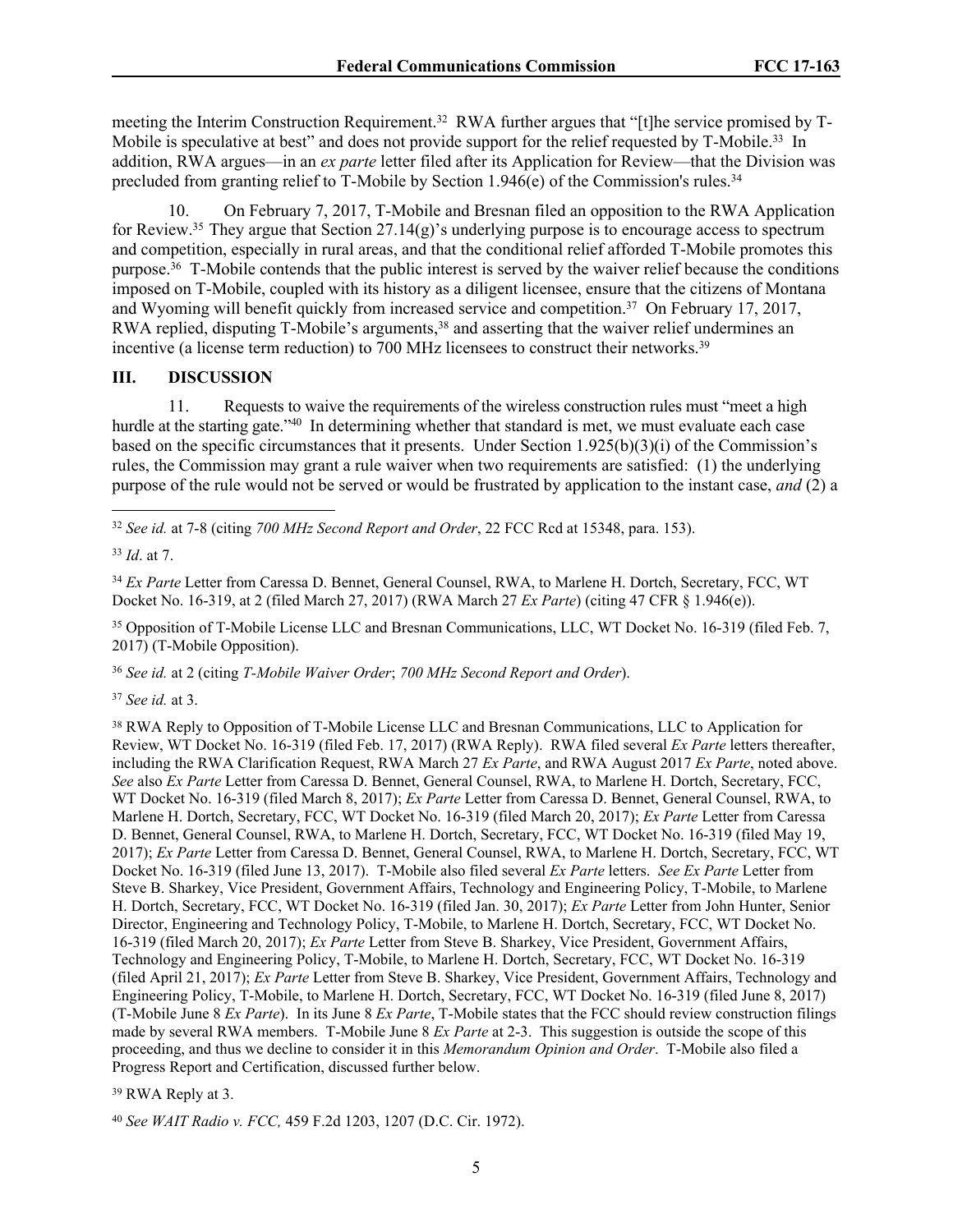grant of the requested waiver would be in the public interest.<sup>41</sup> As discussed below, we deny RWA's Application for Review and affirm the conditional waiver grant. Here, based on our review of the entire record, we are persuaded that the specific circumstances of this case support the conditional grant of a waiver and a finding that T-Mobile has satisfied the requirements of Section 1.925(b)(3)(i). The circumstances specific to this case include, as discussed below, the large size and remoteness of the License areas, the sparse population and difficult climate conditions, and the requirement that T-Mobile comply with certain commitments to ensure the provision of new and enhanced broadband service to rural and Tribal populations.

12. At the outset, we reject RWA's assertion that the Division could only grant a waiver of Section  $27.14(g)(1)$  to T-Mobile if unavoidable circumstances prevented Bresnan from meeting the Licenses' Interim Construction Requirements.<sup>42</sup> While the Commission stated in the *700 MHz Second Report and Order* that it did "not envision granting waivers or extensions of construction periods except where unavoidable circumstances beyond the licensee's control delay construction," it did not foreclose the granting of waivers in particular cases that satisfy the FCC's waiver rules.<sup>43</sup> In fact, in the more recent *700 MHz Reconsideration Order*, the Commission explained that "[f]or specific cases of hardship . . . providers can seek waiver relief" related to their construction obligations.<sup>44</sup> The Commission explained that "requests must be well founded and not based solely on grounds of low population density," and it directed staff to "consider these types of requests on a case-by-case basis," as the Division did in this proceeding.<sup>45</sup>

13. It is well-established that the Commission may waive a rule where the particular facts make strict compliance inconsistent with the public interest,<sup>46</sup> and it may take into account considerations of hardship, equity, or more effective implementation of overall policy on an individual basis.<sup>47</sup> We therefore reject RWA's contention that the Division could only have granted Section 1.925(b)(3) waiver relief here upon a finding that circumstances beyond Bresnan's control inhibited construction of the Licenses. RWA's argument conflates the standard for an extension under Section 1.946(e)(1), which expressly requires a showing that failure to meet the deadline is "due to involuntary loss of site or other causes beyond [the licensee's] control,"48 with that for waiver under Section 1.925(b)(3).

14. Turning to the merits, we find that the specific circumstances of this case support affirming the Division's conditional grant of T-Mobile's Waiver Request under Section 1.925(b)(3)(i) of the Commission's rules. We emphasize that we find a waiver is appropriate here based on the totality of the factors present and not solely because it would facilitate expedited construction—parties seeking a waiver (including in the context of a transaction) could often argue that that would be the case. Here, we also conclude that relief, with conditions, is warranted given Section 27.14(g)(1)'s underlying purpose of bringing increased service to rural areas, the "increase[d] competition and consumer choice" resulting

48 47 CFR § 1.946(e)(1).

<sup>41</sup> 47 CFR § 1.925(b)(3)(i) (emphasis added). Under the second prong of Section 1.925(b)(3), the Commission may grant a request for a rule waiver when, in view of the unique or unusual factual circumstances of the case, application of the rule(s) would be inequitable, unduly burdensome, or contrary to the public interest, or the applicant has no reasonable alternative. *Id.* § 1.925(b)(3)(ii).

<sup>42</sup> *See* Application for Review at 7-8.

<sup>43</sup> *700 MHz Second Report and Order,* 22 FCC Rcd at 15348, para. 153.

<sup>44</sup> *700 MHz Reconsideration Order*, 28 FCC Rcd at 2674, para. 6.

<sup>45</sup> *Id.* at 2675, para. 9.

*<sup>46</sup> Northeast Cellular Telephone Co. v. FCC*, 897 F.2d 1164, 1166 (D.C. Cir. 1990) (*Northeast Cellular*).

<sup>47</sup> *WAIT Radio v. FCC*, 418 F.2d 1153, 1159 (D.C. Cir. 1969); *Northeast Cellular*, 897 F.2d at 1166.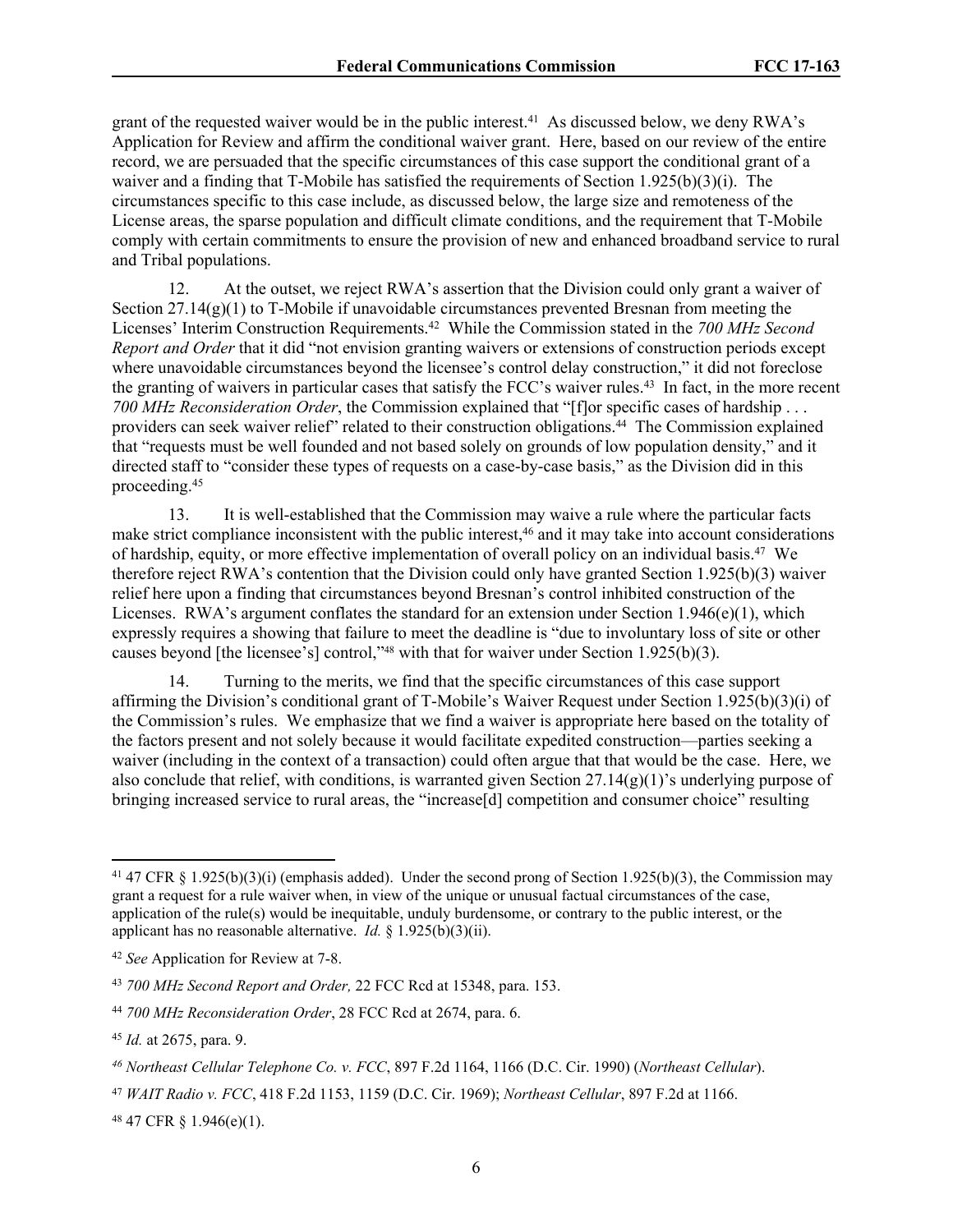from "entry of a new wireless carrier,"<sup>49</sup> and the particular challenges of bringing advanced wireless services to the License areas, which are vast (the area covered by the Licenses in Montana alone exceeds 119,496 square miles<sup>50</sup>), often mountainous, and subject to extreme weather.

**15.** We reject RWA's claims that the Division ignored Section  $27.14(g)(1)$ 's core purpose in granting the waiver under Section 1.925(b)(3)(i).<sup>51</sup> RWA argues that the core purpose of Section  $27.14(g)(1)$  is to prevent spectrum warehousing and claims that, because Bresnan had not undertaken construction before assigning the Licenses to T-Mobile, it is being unduly rewarded.<sup>52</sup> While we do not disagree that one policy underpinning Section 27.14(g)(1) is to discourage spectrum warehousing, it is not the only policy the Commission sought to advance in adopting this rule. Rather, in the *700 MHz Second Report and Order*, the Commission expressly stated that the underlying purpose of Section 27.14(g)(1) is "to better promote access to spectrum and the provision of service, especially in rural areas."<sup>53</sup> The Commission explained that Section  $27.14(g)(1)$ 's performance requirements "will provide all licensees" with incentives to serve more rural communities" and "are the most effective way to promote rapid service to the public, especially in rural areas."<sup>54</sup>

**16.** We concur with the Division that, in the specific circumstances of this case, Section  $27.14(g)(1)$ 's underlying purpose would be frustrated absent waiver relief,<sup>55</sup> and that the conditional relief granted in the *T-Mobile Waiver Order* "enable[s], and indeed commit[s], T-Mobile to quickly bring new wireless services to remote areas of Montana and Wyoming, including Tribal areas that may otherwise continue to be underserved."<sup>56</sup> Grant of the conditional waiver thus promotes competitive choices in vast rural areas, extending throughout the state of Montana as well as northern Wyoming. T-Mobile acquired the Licenses in February 2017, and must provide coverage and offer service to at least 40 percent of the geographic area of each License in less than 12 months and 70 percent of each in less than two years.<sup>57</sup> If it does not meet these aggressive benchmarks in a License area, the waiver will terminate by its own terms, and T-Mobile would only retain what it had built as of June 13, 2017, in that License area.<sup>58</sup> Under these circumstances, we find that the Division properly relied on the Commission's articulation of the underlying purpose of Section  $27.14(g)(1)$ —"to better promote access to spectrum and the provision of service, especially in rural areas"<sup>59</sup>—in concluding that this purpose would be frustrated by strict application of the rule in the instant case.<sup>60</sup>

<sup>56</sup> *Id.* at 13381.

<sup>49</sup> *T-Mobile Waiver Order,* 31 FCC Rcd at 13379.

<sup>50</sup> *See* FCC, Geographic Information Systems Database, [https://www.fcc.gov/general/geographic-information](https://www.fcc.gov/general/geographic-information-systems)[systems.](https://www.fcc.gov/general/geographic-information-systems)

<sup>51</sup> Application for Review at 4-5. *See also* RWA Reply at 2, 3.

<sup>52</sup> Application for Review at 5.

<sup>53</sup> *T-Mobile Waiver Order*, 31 FCC Rcd at 13381 (quoting *700 MHz Second Report and Order*, 22 FCC Rcd at 15348, para. 153).

<sup>54</sup> *700 MHz Second Report and Order*, 22 FCC Rcd at 15349, para. 155.

<sup>55</sup> *T-Mobile Waiver Order*, 31 FCC Rcd at 13381, 13384.

<sup>57</sup> *Id.* at 13384-85.

<sup>58</sup> *Id*. at 13384.

<sup>59</sup> *700 MHz Second Report and Order,* 22 FCC Rcd at 15348, para. 153.

<sup>60</sup> We also note that the Division properly relied on Section 309 of the Communications Act of 1934, as amended, to support the waiver grant. *See T-Mobile Waiver Order*, 31 FCC Rcd at 13381. Section 309 directs the Commission to ensure "the development and rapid deployment of new technologies, products, and services for the benefit of the public, including those residing in rural areas."  $47 \text{ U.S.C.} \$   $309(j)(3)$ .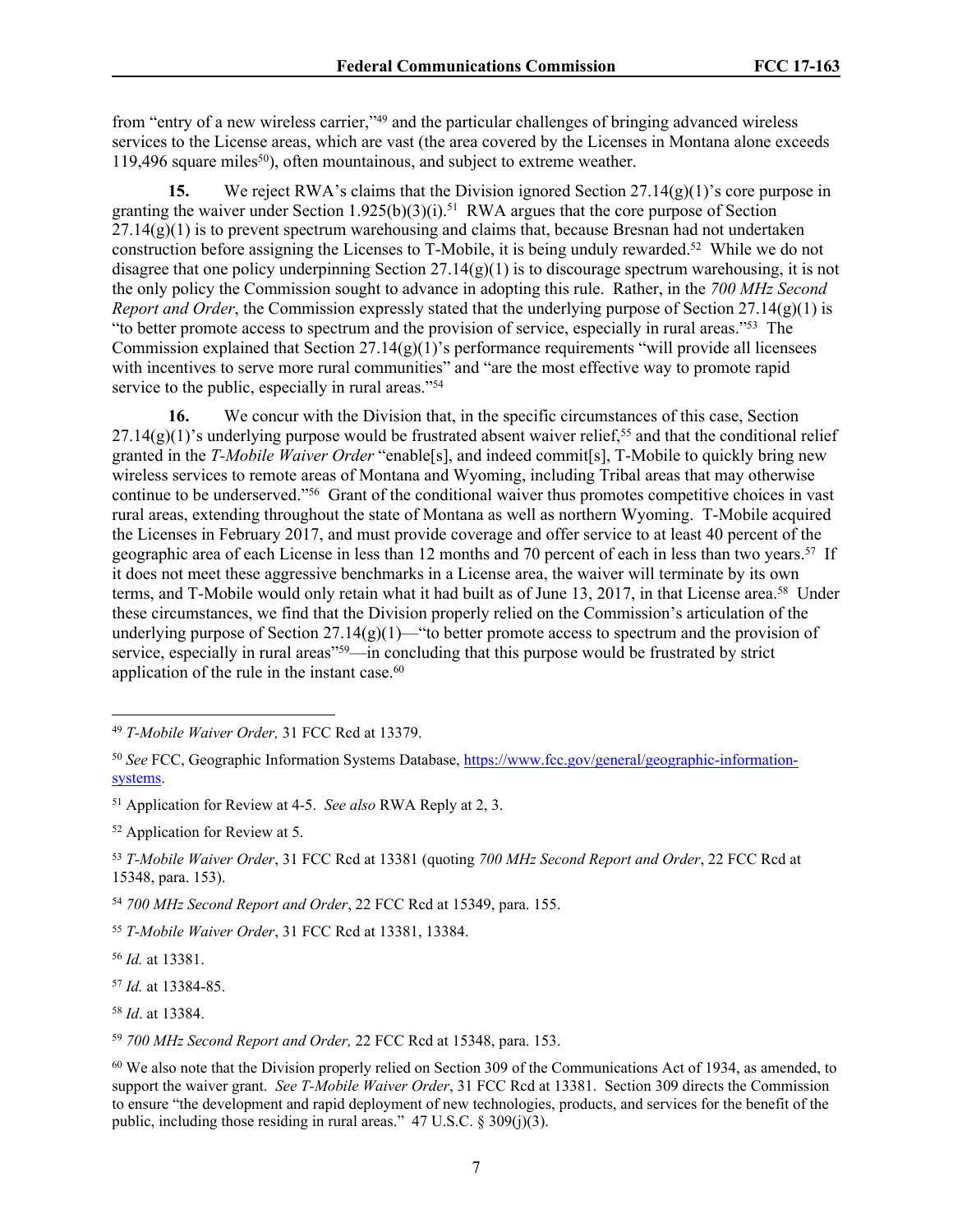17. We also reject as speculative RWA's claim that the *T-Mobile Waiver Order* undermines the purpose of Section  $27.14(g)(1)$  by limiting the ability of other entities to obtain spectrum under Section 27.14(g)(2).<sup>61</sup> Under Section 27.14(g)(2) and absent the rule waiver, if at least 70 percent of the relevant area of a License were not constructed by June 13, 2017, spectrum would become available for future relicensing by the Commission. While RWA asserts that there are "RWA members who will apply for any spectrum" returned to the Commission under Section 27.14(g)(2),<sup>62</sup> RWA has not identified any member that would both do so and provide service, and no RWA member has expressed such an interest, let alone a firm commitment, in this proceeding. In any event, as explained above, the waiver is expressly conditioned to make clear that, if T-Mobile fails to meet any performance requirement prescribed by the Division, it would only retain spectrum for the area(s) that it had constructed by June 13, 2017; the remaining spectrum would return to the Commission for relicensing under Section 27.14(g)(2)'s "keepwhat-you-serve" rule that would have applied absent the waiver.<sup>63</sup>

18. In weighing the public interest, we rely in part on the Division's finding that a waiver would extend new and advanced competitive wireless services across rural and Tribal lands of Montana (the fourth largest state by area<sup>64</sup>) as well as northwestern Wyoming.<sup>65</sup> As the Division observed, the waiver would enable (in fact, require) T-Mobile to bring service to rural areas, noting that "[a]ll 49 counties comprising the three License areas are rural as defined by the Commission" and that "39 of the counties have a population density of less than five persons per square mile."<sup>66</sup> The Division also properly considered that both "Montana and Wyoming are demonstrably underserved by wireless service providers, ranking among the five states with the least broadband access in the United States,"<sup>67</sup> and that a waiver would facilitate T-Mobile's provision of service to these underserved areas.<sup>68</sup> The conditional relief afforded to T-Mobile requires it to quickly deliver competitive wireless broadband services throughout much of Montana and parts of Wyoming, states where it is paramount to bridge the digital divide.<sup>69</sup> The Division also appropriately considered that, with the addition of the 700 MHz Licenses to T-Mobile's Montana network, T-Mobile would be able to provide consumers advanced services

<sup>66</sup> *Id.* at 13382.

<sup>68</sup> *T-Mobile Waiver Order*, 31 FCC Rcd at 13382.

<sup>61</sup> Application for Review at 5-6.

<sup>62</sup> RWA March 27 *Ex Parte* at 3.

<sup>63</sup> *See T-Mobile Waiver Order*, 31 FCC Rcd at 13384. For example, if T-Mobile does not provide at least 70 percent geographic coverage in a License area by January 21, 2019, it will only retain that portion of the License area it had constructed as of June 13, 2017. T-Mobile thus must fulfill its promise of rapid extensive construction or face a penalty of losing all the service area it had constructed after June 13, 2017.

<sup>64</sup> *See* U.S. Census, State Area Measurements and Internal Point Coordinates, <https://www.census.gov/geo/reference/state-area.html>.

<sup>65</sup> *See T-Mobile Waiver Order*, 31 FCC Rcd at 13381-82.

<sup>67</sup> *Id*. (citing Nat'l Telecommunications & Info. Admin., U.S. Dep't of Commerce, U.S. Broadband Availability: June 2010 – June 2012, at 12 tbl. 5 (May 2013),

[http://www.ntia.doc.gov/files/ntia/publications/usbb\\_avail\\_report\\_05102013.pdf\)](http://www.ntia.doc.gov/files/ntia/publications/usbb_avail_report_05102013.pdf). Montana ranks 50<sup>th</sup> in the United States for access to broadband service with a speed greater than 10 Mbps, greater than 25 Mbps, and greater than 50 Mbps. Wyoming ranks close behind—47<sup>th</sup> for access to broadband service with a speed greater than 10 Mbps,  $48<sup>th</sup>$ for greater than 25 Mbps, and 49th for greater than 50 Mbps. Nat'l Telecommunications & Info. Admin., U.S. Dep't of Commerce, U.S. Broadband Availability: June 2010 – June 2012, at 12 tbl. 5 (May 2013), [http://www.ntia.doc.gov/files/ntia/publications/usbb\\_avail\\_report\\_05102013.pdf.](http://www.ntia.doc.gov/files/ntia/publications/usbb_avail_report_05102013.pdf)

<sup>69</sup> *See also* RWA March 27 *Ex Parte* at 3-4 (noting that the waiver relief would enable "an existing service provider [T-Mobile] to improve its offerings *vis a vis* its competitors," but that "[t]o the extent that other providers desired to provide services there is the very real possibility that the number of competitors in the markets in question would increase").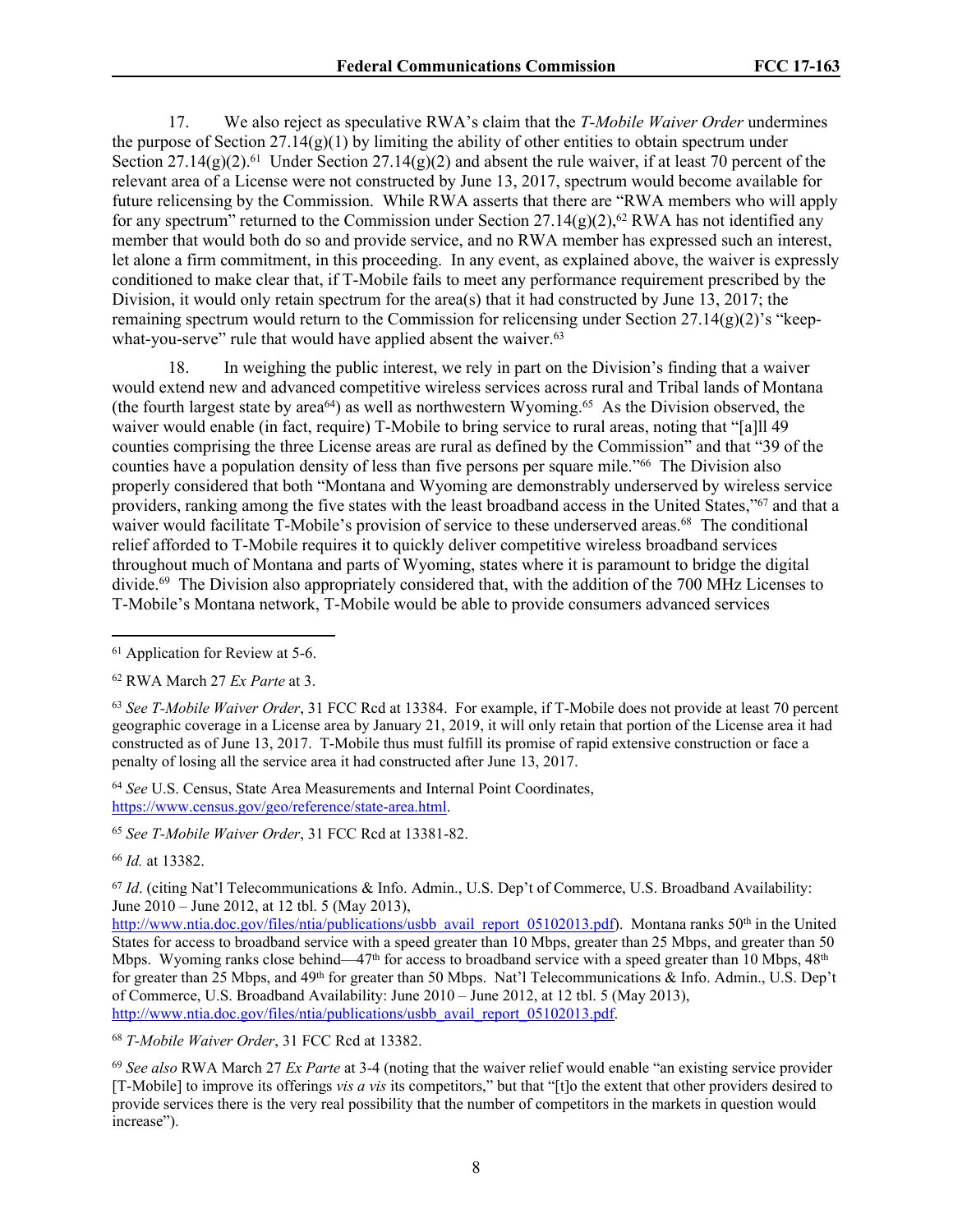throughout the state.<sup>70</sup> Indeed, as described below, T-Mobile has already begun to offer service pursuant to the conditions of the waiver.

19. The Division also rightly considered the public interest benefits of T-Mobile's bringing new services to Tribal areas in the License areas, noting that Tribal citizens lack access to advanced telecommunications services more often than the rest of the country<sup> $71$ </sup> and that "[t]his disparity is even more acute in Montana and Wyoming . . . ."<sup>72</sup> Montana's Native Americans experience unusual rates of poverty and are therefore especially in need of competitive broadband service choices. For example, more than 37 percent of persons residing on the Rocky Boy's Reservation and Off-Reservation Trust Land suffer from poverty, while more than one in five of those residing on the Fort Peck Indian Reservation and Off-Reservation Trust Land suffer from poverty.<sup>73</sup> The Commission has stated that access to basic telecommunications is essential to every American, emphasizing that "we have a duty to do all that we can to ensure that access to services on tribal lands is increased well beyond current levels."<sup>74</sup> In view of the entire record before us, we agree with the Division's finding that, by granting the waiver, underserved rural *and* Tribal areas are more likely to receive new competitive mobile broadband services more quickly than they otherwise would absent the waiver.<sup>75</sup>

20. We now turn to RWA's claims that the *Order* sets an undesirable precedent,<sup>76</sup> may cause "some licensees to ignore their buildout obligations," and that delays in service are now more likely in "other markets."<sup>77</sup> The tailored relief granted to T-Mobile does not dilute Section 27.14(g)(1) or any other Commission rule. As explained above, licensees must meet a high hurdle in seeking to obtain a waiver of our construction rules and, given the consequences of failing to meet that standard, the Commission has appropriately incentivized compliance with its buildout obligations. At the same time, it has long been the case that the Commission may waive a rule when it finds that the purpose of the rule is better served by another, more effective implementation of overall policy on an individual basis.<sup>78</sup>

21. As to the three Licenses subject to the Waiver Request, the Commission specifically envisioned that requests for waiver of Section  $27.14(g)(1)$  would be considered case-by-case, as noted above, and we conclude that a waiver is warranted under the totality of the circumstances presented,

<sup>72</sup> *T-Mobile Waiver Order*, 31 FCC Rcd at 13382-83.

<sup>73</sup> *See* U.S. Census Bureau, 2011-2015 American Community Survey 5-Year Estimates, [https://www.census.gov/tribal/.](https://www.census.gov/tribal/)

<sup>74</sup> *Tribal Lands Order*, 15 FCC Rcd at 11798-99.

<sup>75</sup> *See T-Mobile Waiver Order*, 31 FCC Rcd at 13383. T-Mobile already serves the Montana Flathead Tribal Land, and the *Order* enables it to also cover much of the Rocky Boys, Crow, and Northern Cheyenne Tribal lands. *See id*. In addition, the Division conditioned the *Order* on T-Mobile making "good faith efforts to extend service to the Fort Peck Reservation, BEA 144, before the January 21, 2019, 70 Percent Coverage Benchmark, including working with Tribal leaders to identify and secure locations for tower construction or access and backhaul capabilities and to reach agreements facilitating use of those locations." *Id*., 31 FCC Rcd at 13385.

<sup>76</sup> Application for Review at 8.

<sup>77</sup> *Id*. at 6.

<sup>78</sup> *See supra* para. 13.

<sup>70</sup> *T-Mobile Waiver Order*, 31 FCC Rcd at 13382.

 $71$  In fact, the Commission has found that lack of telecommunications services is "even more severe for Americans" on rural Tribal lands," *2016 Broadband Progress Report*, 31 FCC Rcd 699, 750, para. 121 (2016), and that "communities on Tribal lands have historically had less access to telecommunications services than any other segment of the population." *Extending Wireless Telecommunications Services to Tribal Lands*, Report and Order and Further Notice of Proposed Rulemaking, 15 FCC Rcd 11794, 11798 (2000) (stating that, "[m]oreover, tribal communities have less access to communications services than low-income communities generally.") (*Tribal Lands Order*).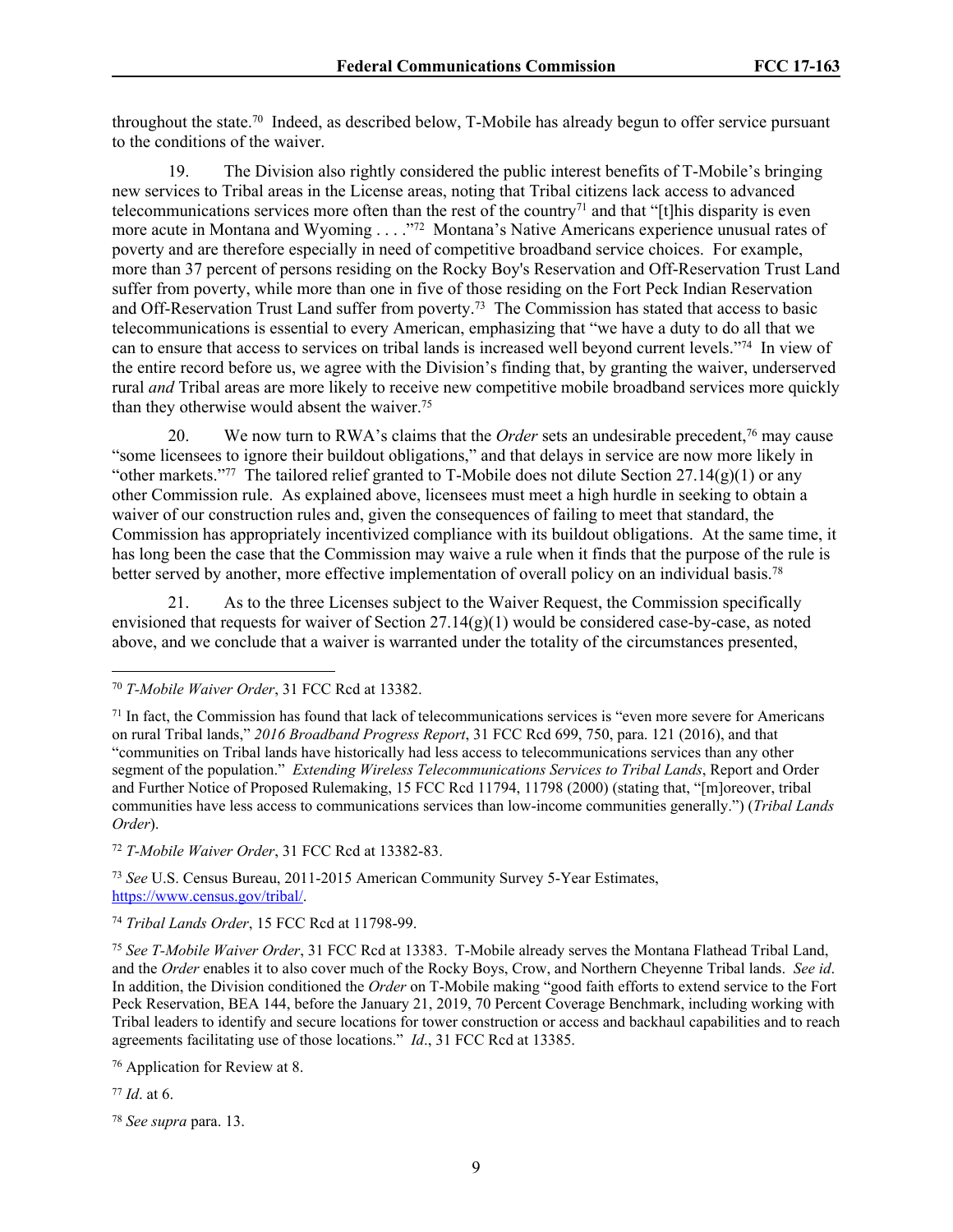including as discussed herein, those circumstances identified by the Division in the *T-Mobile Waiver Order*. We will continue to review any requests for waiver carefully considering the specific facts of each case, including the scope of the requested waiver.

22. RWA further contends that "speculative promises" of future wireless service cannot anchor the Division's finding that the public interest will be served by the waiver grant.<sup>79</sup> Regarding this issue, we find that the Division did not just rely on "promises," but properly adopted stringent performance requirements and related conditions to ensure that T-Mobile fulfills its commitment to quickly introduce new services in the three rural License areas, including the requirements that T-Mobile serve at least 35 percent of the Western License area by April 21, 2017, at least 40 percent of each License area by January 21, 2018, and at least 70 percent of each License area by January 21, 2019.<sup>80</sup> In fact, on February 17, 2017, T-Mobile filed a notification that it already had exceeded the April 21, 2017, coverage benchmark for Western License WQJQ807.<sup>81</sup> T-Mobile's notification demonstrates that it was serving 62 percent of that License area by February 2017, far surpassing the required 35 percent benchmark.<sup>82</sup>

23. On July 21, 2017, as required by the *T-Mobile Waiver Order*, T-Mobile filed a sworn statement describing specific steps it has taken toward meeting its 40 Percent and 70 Percent Coverage Benchmarks and certifying that it expects to meet those Benchmarks for each of the Licenses.<sup>83</sup> Notably among the steps taken, for the two Eastern License areas, T-Mobile reported that it has: identified "search rings" within which transmitter facilities will be located; completed preliminary radio frequency design for over 95 percent of the planned sites; applied for and obtained zoning and building approvals for over half of the sites that will be built for T-Mobile as part of the network; contracted for backhaul for approximately three quarters of the sites that will be connected via fiber; performed detailed site surveys and engineering for sites that will be backhauled with microwave; and selected an original equipment manufacturer to supply the radio equipment and a service provider to perform the construction work for the 180 planned sites.<sup>84</sup> Based on the materials before us, we find that this is positive evidence that T-Mobile is taking the waiver conditions and performance requirements seriously and is on target to meet or exceed the Interim and Final Construction Benchmarks established in the *T-Mobile Waiver Order*. The construction notifications that we are requiring T-Mobile to file herein, as discussed below, will confirm the extent to which T-Mobile built by June 13, 2017, consistent with the terms of that *Order*.

24. *Section 1.946(e)(3)*. After filing its Application for Review, RWA argued that Section 1.946(e)(3)—which is an independent rule provision that provides that "[e]xtension requests will not be granted for failure to meet a construction or coverage deadline . . . because the licensee intends to assign

<sup>79</sup> Application for Review at 7.

<sup>80</sup> *T-Mobile Waiver Order*, 31 FCC Rcd at 13383-84.

<sup>81</sup> *See* T-Mobile Notification of Construction, Exhibit 1 - 700 MHz Buildout Demonstration & Engineering Exhibit, ULS File No. 0007667068 (T-Mobile NT); *Wireless Telecommunications Bureau Market-Based Applications Accepted for Filing*, Public Notice, Rep. No. 12076 (WTB 2017).

<sup>82</sup> *See* T-Mobile NT.

<sup>83</sup> Letter from Dave Mayo, Senior Vice President – Technology Strategy, Finance and Development, T-Mobile, to Marlene H. Dortch, Secretary, FCC (filed Jul. 21, 2017) (T-Mobile Progress Report and Certification).

<sup>84</sup> T-Mobile Progress Report and Certification at 2-3 (adding, at 3, that for the Western License area, only three additional sites are needed to meet the 70 Percent Coverage Benchmark, and that T-Mobile has identified and completed radio frequency design for those sites).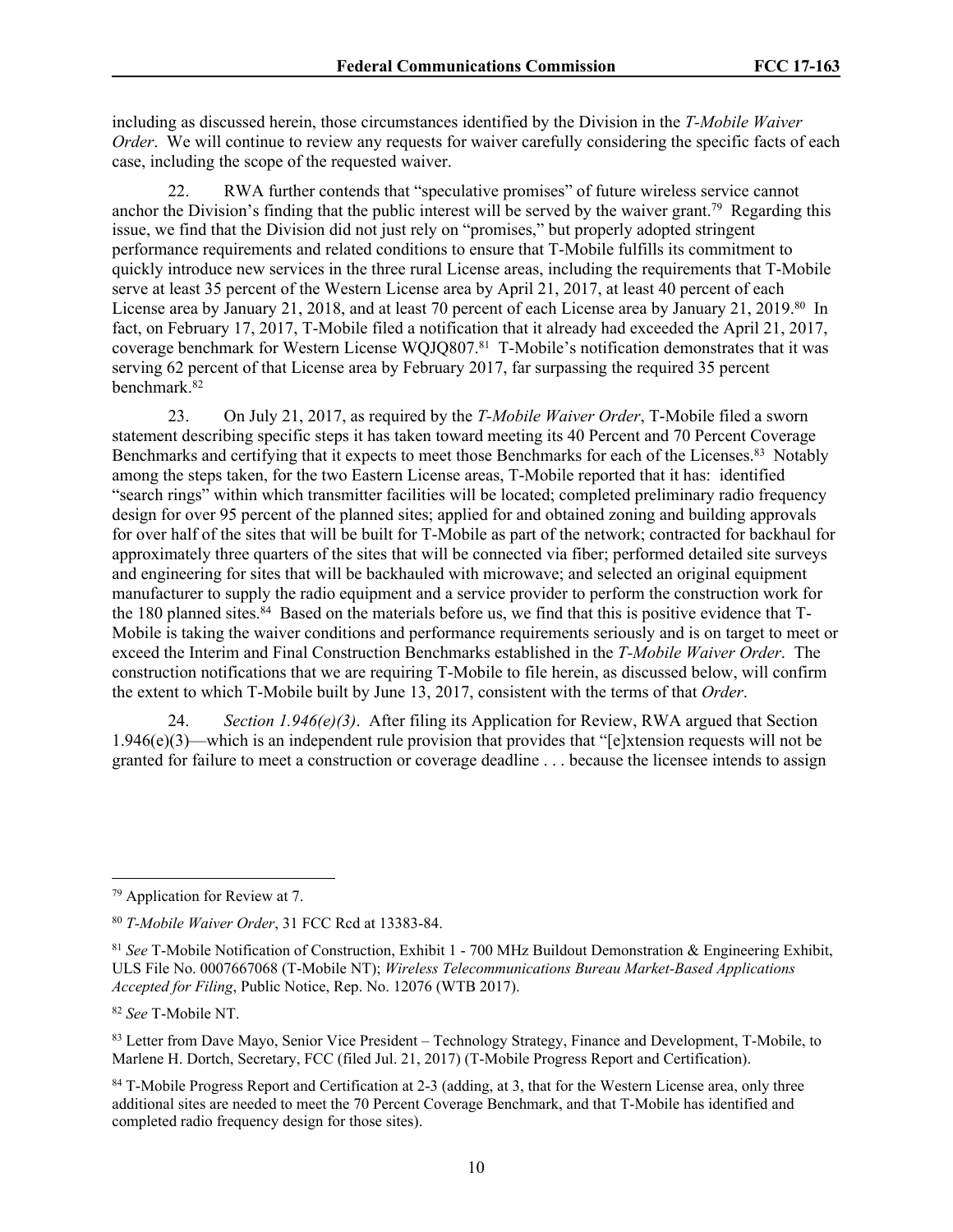the authorization"—barred the Division's waiver grant.<sup>85</sup> Although RWA did not raise this argument in its Application for Review, we will address it here in the interest of providing certainty.

25. RWA claims that, despite T-Mobile seeking waiver of Section 27.14(g)(1) solely pursuant to Section 1.925(b)(3), and the Division finding that a waiver was warranted under that rule, the Division was required to address the constraints that Section  $1.946(e)(3)$  imposes on its authority to grant the waiver relief requested by T-Mobile.<sup>86</sup> RWA concedes that the Division did not act under Section 1.946(e)(3).<sup>87</sup> In fact, the Division plainly stated it was not acting under that rule, and RWA cites no authority for its claim that Section 1.946(e)(3) bars the Division from exercising its discretionary waiver authority under Section 1.925(b)(3). We find that the Division was not obligated to "justify its decision" to act under Section 1.925(b)(3) instead of Section 1.946(e)(3), or to waive Section 1.946(e)(3) to afford T-Mobile relief under Section  $1.925(b)(3)$  as RWA suggests.<sup>88</sup>

26. *Construction Notification Requirement*. Finally, we address RWA's separate request, filed July 17, 2017, and reiterated in its filing of August 4, 2017, that T-Mobile be required to file a construction notification for each License area demonstrating its geographic coverage as of June 13, 2017.<sup>89</sup> We will treat RWA's request as an informal request for Commission action under Section 1.41 of our rules and grant it for the reasons that follow.<sup>90</sup>

27. As RWA notes, the Division's waiver requires T-Mobile to satisfy performance conditions for each License and, if it fails to meet a relevant condition, it would only retain the geographic portion of the License area it served as of June 13, 2017 (the end of term for each License absent the Division's waiver of Section 27.14(g)(1)).<sup>91</sup> RWA also notes that in a recent order granting the Alaska Wireless Network  $(AWN)^{92}$  a conditional waiver of Section 27.14(g)(1) for a 700 MHz license covering the State of Alaska, the Division required AWN to submit a construction showing "so that the Bureau may determine AWN's served geographic portion as of June 13, 2017" if it failed to meet a waiver condition.<sup>93</sup> RWA states that T-Mobile's "filing of system maps and shapefile data reflecting coverage *as of June 13, 2017*" is necessary so that interested parties could determine the boundaries of a T-Mobile License area if it were to fail to meet a waiver condition.<sup>94</sup> We agree that such a condition would be appropriate here to ensure that interested parties and staff are able to ascertain the area of a License served as of June 13, 2017, should T-Mobile not fulfill a waiver condition. Accordingly, we hereby direct T-

<sup>85</sup> RWA March 27 *Ex Parte* at 2. 47 CFR 1.946(e)(3) provides that "[t]he Commission will not grant extension requests solely to allow a transferee or assignee to complete facilities that the transferor or assignor failed to construct."

<sup>86</sup> RWA March 27 *Ex Parte* at 2.

<sup>&</sup>lt;sup>87</sup> See id. The Division stated that "RWA . . . claims that the Waiver Request does not meet the requirements for an extension of time to construct a license under Section 1.946(e)(1) of the Commission's rules.... We do not act under Section 1.946(e)(1) today, however." *T-Mobile Waiver Order*, 31 FCC Rcd at 13383.

<sup>88</sup> *See* RWA March 27 *Ex Parte* at 2.

<sup>89</sup> *See* RWA Clarification Request at 2; RWA August 2017 *Ex Parte* at 2.

 $90\,47$  CFR  $\S$  1.41 ("requests for action may be submitted informally").

<sup>91</sup> *See* RWA Clarification Request at 1.

<sup>92</sup> AWN is a wholly-owned subsidiary of General Communication, Inc.

<sup>93</sup> RWA Clarification Request at 2 (citing *Alaska Wireless Network Request for Waiver of Section 27.14(g)(1)*, WT Docket No. 16-402, Letter Order, 32 FCC Rcd 4728 (WTB Mobility Div. 2017)).

<sup>94</sup> RWA Clarification Request at 2 (emphasis in original).